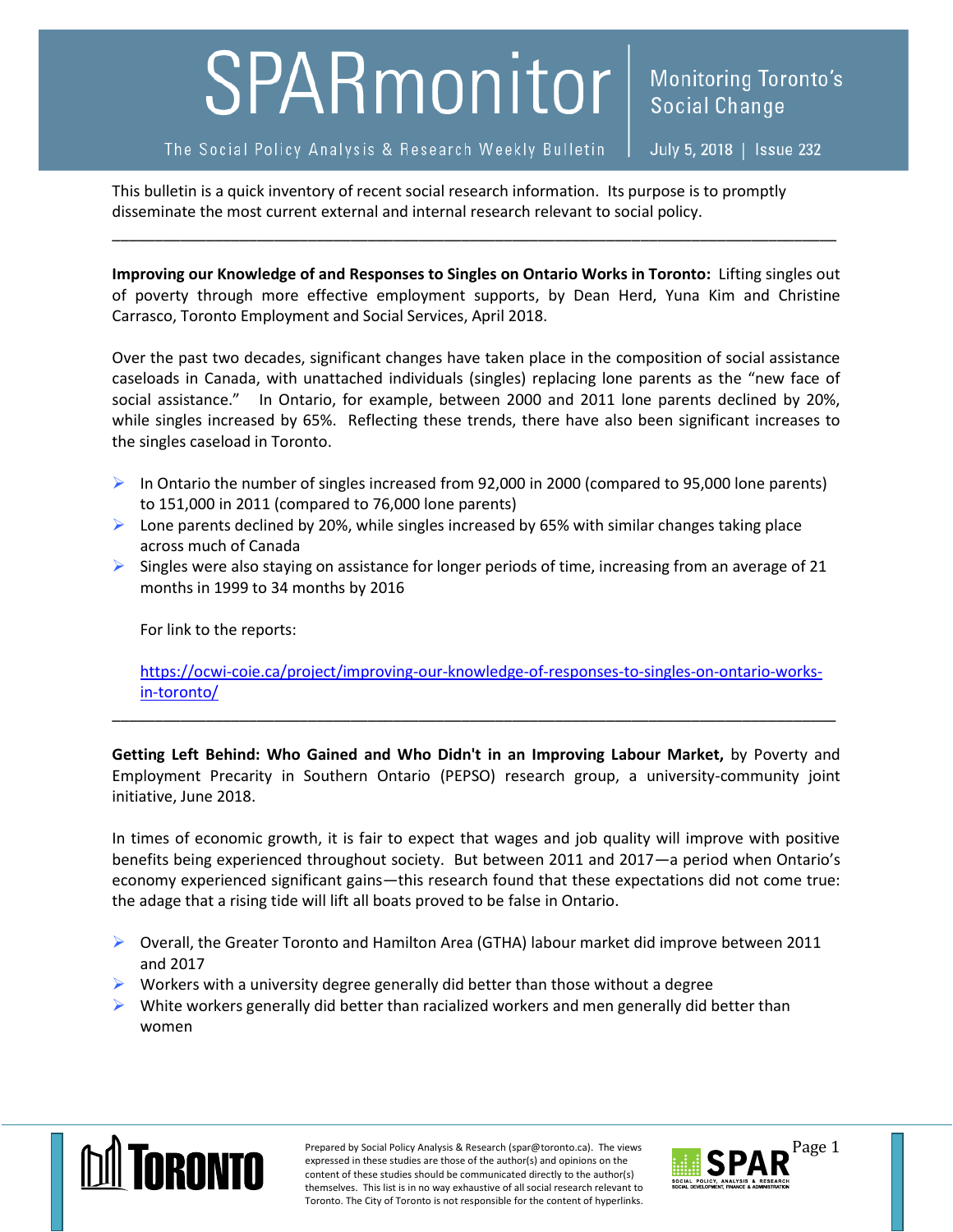For link to the report:

[https://pepso.ca/documents/pepso-glb-final-lores\\_2018-06-18\\_r4-for-website.pdf](https://pepso.ca/documents/pepso-glb-final-lores_2018-06-18_r4-for-website.pdf)

**Increasing the Minimum Wage in British Columbia: A Flawed Anti-Poverty Policy** by Charles Lammam and Hugh MacIntyre, Fraser Institute, 2018.

**\_\_\_\_\_\_\_\_\_\_\_\_\_\_\_\_\_\_\_\_\_\_\_\_\_\_\_\_\_\_\_\_\_\_\_\_\_\_\_\_\_\_\_\_\_\_\_\_\_\_\_\_\_\_\_\_\_\_\_\_\_\_\_\_\_\_\_\_\_\_\_\_\_\_\_\_\_\_\_\_\_\_\_\_\_**

This report finds that despite misperceptions, more than 80 per cent of B.C.'s minimum-wage earners don't actually live in low-income families. In fact, last year, the majority of minimum-wage earners in the province (55.7 per cent) were teenagers or young adults aged 15 to 24, almost all of whom (77.9 per cent) lived with their parents or other relatives.

- $\triangleright$  Raising the minimum wage is not an effective way to alleviate poverty primarily because the policy fails to provide help targeted to families living in poverty
- In 2015, the latest year of available data, 84.3% of workers earning minimum wage in British Columbia did not live in a low-income family
- In 2017, 55.7% of all minimum wage earners in BC were under the age of 25 and the vast majority of them (77.9%) lived with a parent or other relatives

For link to the report:

[https://www.fraserinstitute.org/sites/default/files/increasing-the-minimum-wage-in-british](https://www.fraserinstitute.org/sites/default/files/increasing-the-minimum-wage-in-british-columbia.pdf)[columbia.pdf](https://www.fraserinstitute.org/sites/default/files/increasing-the-minimum-wage-in-british-columbia.pdf)

**Growing Impact: International Students in Toronto** by Intergovernmental Committee for Economic and Labour Force Development in Toronto (ICE), June 2018.

\_\_\_\_\_\_\_\_\_\_\_\_\_\_\_\_\_\_\_\_\_\_\_\_\_\_\_\_\_\_\_\_\_\_\_\_\_\_\_\_\_\_\_\_\_\_\_\_\_\_\_\_\_\_\_\_\_\_\_\_\_\_\_\_\_\_\_\_\_\_\_\_\_\_\_\_\_\_\_\_\_\_\_\_\_

International student tuitions are an increasingly important revenue source for Canada's post-secondary education system, enabling capital projects and expanded staffing, course offerings and study opportunities which benefit our domestic student population. The research explores challenges and issues experienced by international students while studying and making the transition to permanent residence. Suggestions are offered for improving the current system to increase the chances of success.

- $\triangleright$  There are almost half a million international students currently studying in Canadian universities and colleges, more than double the 2010 number
- $\triangleright$  About 1/4 of Canada's international students are studying in Toronto, and their presence adds to existing diversity on campuses and in communities
- $\triangleright$  The number of international undergraduate and Master's level students more than doubled in the City of Toronto's four universities between 2006 and 2015
- International students primarily come to Canada to receive a high-quality education, about 25% decide to make Canada their permanent home after graduating

For link to the report:

<https://www.icecommittee.org/reports/Final-Int.-Stud.-Report-June-15-2018-final.pdf>